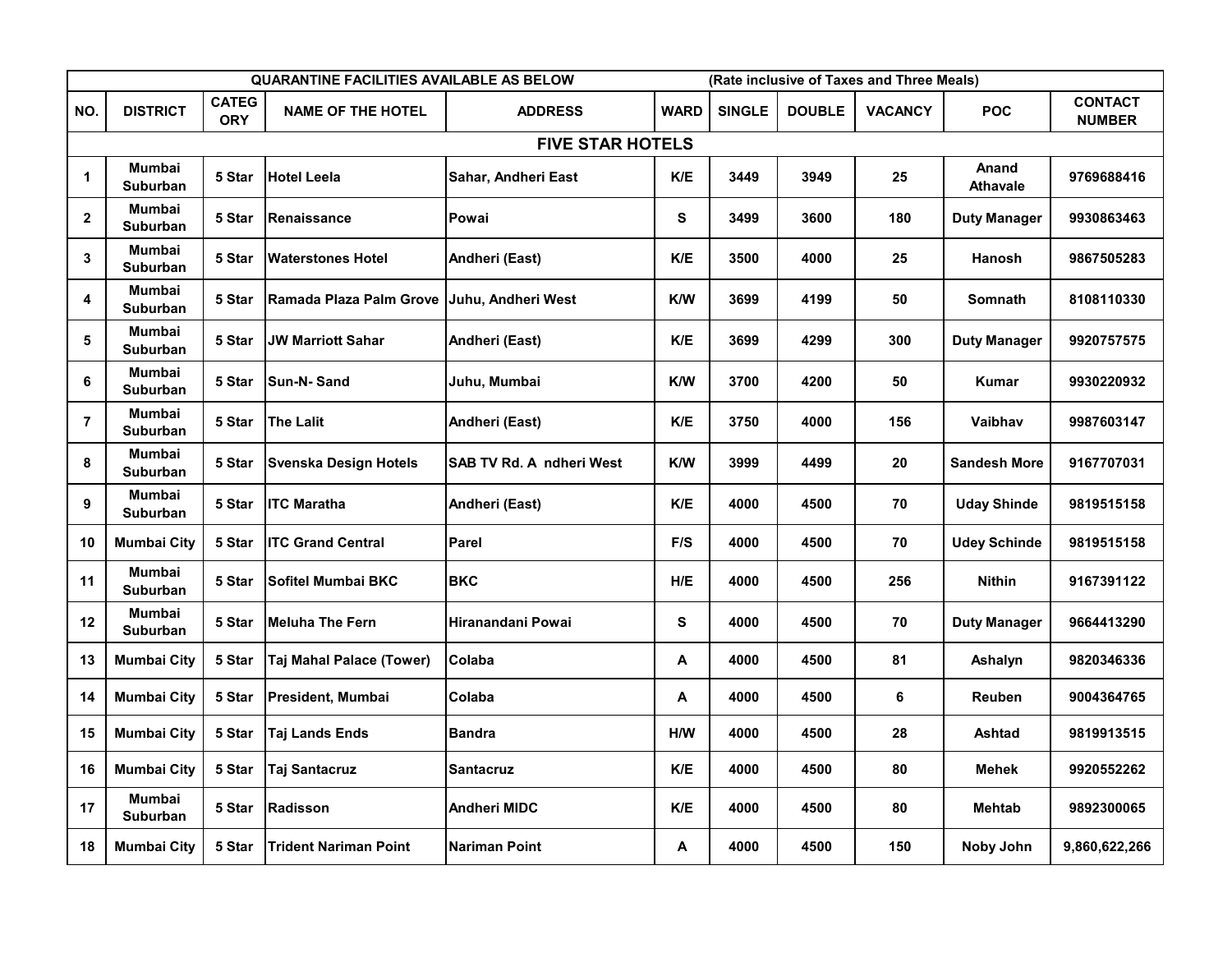|     |                           |                            | <b>QUARANTINE FACILITIES AVAILABLE AS BELOW</b> |                                     |             |               |               | (Rate inclusive of Taxes and Three Meals) |                      |                                 |
|-----|---------------------------|----------------------------|-------------------------------------------------|-------------------------------------|-------------|---------------|---------------|-------------------------------------------|----------------------|---------------------------------|
| NO. | <b>DISTRICT</b>           | <b>CATEG</b><br><b>ORY</b> | <b>NAME OF THE HOTEL</b>                        | <b>ADDRESS</b>                      | <b>WARD</b> | <b>SINGLE</b> | <b>DOUBLE</b> | <b>VACANCY</b>                            | <b>POC</b>           | <b>CONTACT</b><br><b>NUMBER</b> |
| 19  | Mumbai<br><b>Suburban</b> | 5 Star                     | <b>Trident Bandra Kurla</b>                     | <b>IBKC</b>                         | H/E         | 4000          | 4500          | 100                                       | Darshil              | 9,833,812,828                   |
| 20  | <b>Mumbai City</b>        | 5 Star                     | <b>St. Regis Mumbai</b>                         | Lower Parel                         | G/S         | 4000          | 4500          | 200                                       | <b>Duty Manager</b>  | 8879652074                      |
| 21  | <b>Mumbai City</b>        | 5 Star                     | <b>Four Seasons</b>                             | <b>Worli</b>                        | G/S         | 4000          | 4500          | 78                                        | <b>Duty Manager</b>  | 9967018248                      |
| 22  | Mumbai<br><b>Suburban</b> | 5 Star                     | JW Marriott Juhu                                | <b>Juhu, Andheri West</b>           | <b>K/W</b>  | 4000          | 4500          | 130                                       | <b>Duty Manager</b>  | 9987711273                      |
| 23  | Mumbai<br><b>Suburban</b> | 5 Star                     | <b>Radisson Blue</b>                            | Marol Naka Metro Sta<br>Andheri (E) | K/E         | 4000          | 4500          | 35                                        | <b>Pradip Shinde</b> | 9321446036                      |
| 24  | <b>Mumbai City</b>        | 5 Star                     | <b>Hotel Intercontinental</b>                   | <b>IMarine Drive</b>                | A           | 4000          | 4500          | 10                                        | <b>Duty Manager</b>  | 9323780829                      |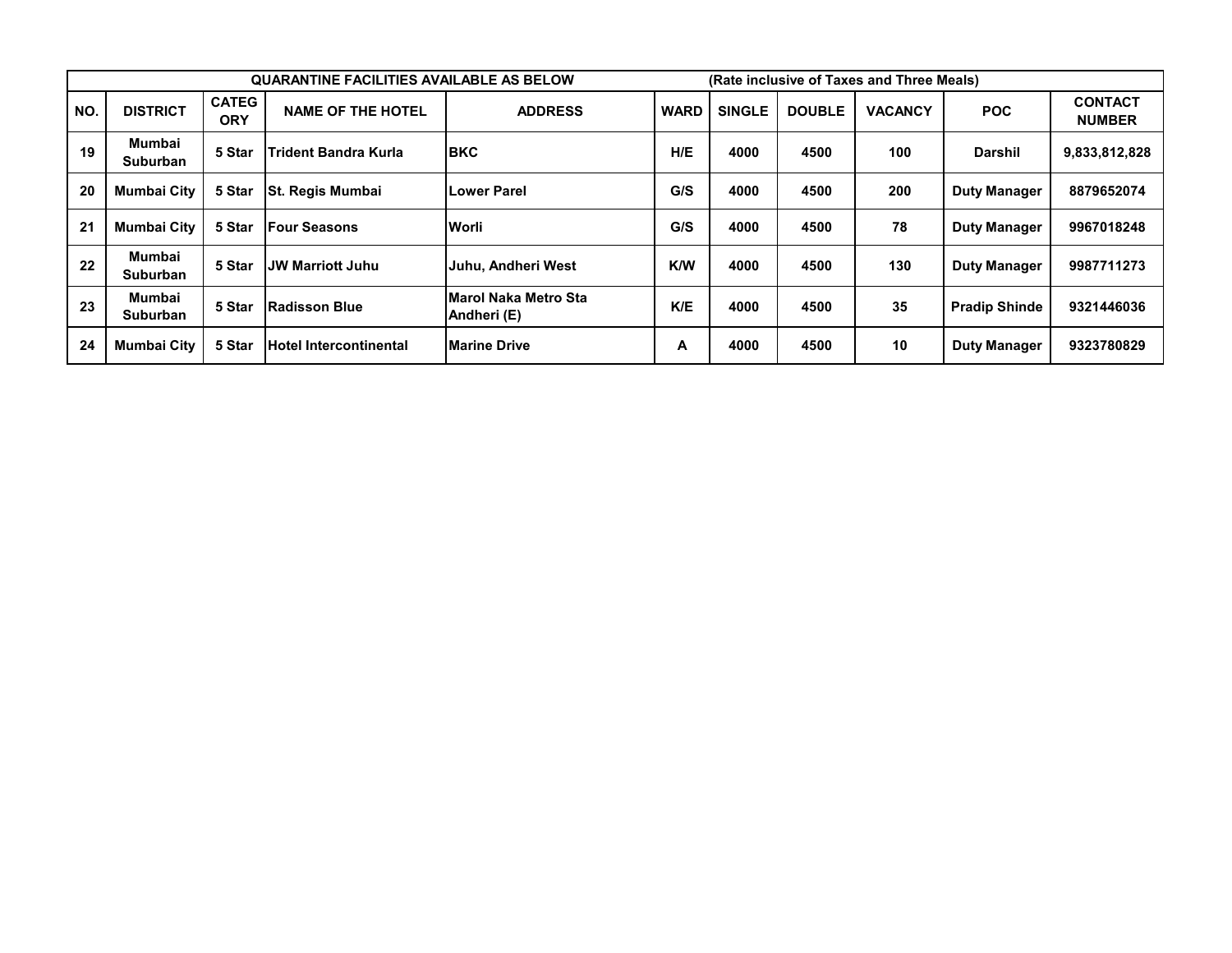|     |                 |                     | QUARANTINE FACILITIES AVAILABLE AS BELOW |                | (Rate inclusive of Taxes and Three Meals) |               |               |                |            |                                 |
|-----|-----------------|---------------------|------------------------------------------|----------------|-------------------------------------------|---------------|---------------|----------------|------------|---------------------------------|
| NO. | <b>DISTRICT</b> | <b>CATEG</b><br>ORY | <b>NAME OF THE HOTEL</b>                 | <b>ADDRESS</b> | <b>WARD</b>                               | <b>SINGLE</b> | <b>DOUBLE</b> | <b>VACANCY</b> | <b>POC</b> | <b>CONTACT</b><br><b>NUMBER</b> |

|                | <b>FOUR STAR HOTELS</b><br><b>Niilesh</b><br><b>Mumbai</b> |        |                                      |                        |     |      |      |     |                                  |               |  |  |  |
|----------------|------------------------------------------------------------|--------|--------------------------------------|------------------------|-----|------|------|-----|----------------------------------|---------------|--|--|--|
| 1              | Suburban                                                   | 4 Star | <b>T24 Residency</b>                 | Andheri East)          | K/E | 2399 | 3099 | 55  | Jaadhav                          | 9324972789    |  |  |  |
| $\mathbf{2}$   | Mumbai<br>Suburban                                         | 4 Star | <b>T24 RETRO</b>                     | <b>Vile Parle</b>      | K/E | 2399 | 3099 | 52  | <b>Niilesh</b><br>Jaadhav        | 9324972789    |  |  |  |
| 3              | Mumbai<br>Suburban                                         | 4 Star | <b>Mars Residency (Wego)</b>         | Andheri (East)         | K/E | 2499 | 3199 | 30  | <b>Glen Quiney</b>               | 9320878104    |  |  |  |
| 4              | Mumbai<br>Suburban                                         | 4 Star | <b>Planet Residency</b>              | <b>Vile Parle East</b> | K/E | 2499 | 3199 | 20  | <b>Glen Quiney</b>               | 9320878104    |  |  |  |
| 5              | <b>Mumbai</b><br>Suburban                                  | 4 Star | <b>Auris Hotel</b>                   | Andheri (East)         | K/E | 2499 | 3199 | 30  | <b>Glen Quiney</b>               | 9320878104    |  |  |  |
| 6              | <b>Mumbai City</b>                                         | 4 Star | <b>Suncity Apollo Hotel</b>          | Colaba                 | А   | 2500 | 2750 | 20  | <b>Sanil Shetty</b>              | 9930977884    |  |  |  |
| $\overline{7}$ | Mumbai<br><b>Suburban</b>                                  | 4 Star | <b>Hotel Suba International</b>      | <b>Andheri East</b>    | K/E | 2666 | 2999 | 10  | <b>Ibrahim</b><br><b>Shaikh</b>  | 9167798823    |  |  |  |
| 8              | <b>Mumbai City</b>                                         | 4 Star | <b>Godwin Hotel</b>                  | Colaba                 | А   | 2750 | 3250 | 20  | <b>Duty Manager</b>              | 8928291708    |  |  |  |
| 9              | Mumbai<br><b>Suburban</b>                                  | 4 Star | <b>Oriental Residency</b>            | <b>Bandra Khar</b>     | H/W | 2900 | 3750 | 20  | Joshua Talkar                    | 9773100990    |  |  |  |
| 10             | <b>Mumbai</b><br><b>Suburban</b>                           | 4 Star | <b>Hotel Metropole Inn</b>           | Andheri (East)         | K/E | 3000 | 3750 | 20  | <b>Prateek shetty</b>            | 9619900850    |  |  |  |
| 11             | <b>Mumbai</b><br><b>Suburban</b>                           | 4 Star | <b>Oriental Aster</b>                | Andheri (East)         | K/E | 3000 | 3750 | 20  | Joshua Talkar                    | 9773100990    |  |  |  |
| 12             | Mumbai<br><b>Suburban</b>                                  | 4 Star | <b>Ramee Guestline</b>               | <b>Andheri West</b>    | K/W | 3000 | 3300 | 70  | <b>Ashutosh</b>                  | 9820344616    |  |  |  |
| 13             | Mumbai<br><b>Suburban</b>                                  | 4 Star | <b>Kohinoor Continental</b>          | Andheri (East)         | K/E | 3000 | 3500 | 50  | <b>Aarif Khan</b>                | 8879791130    |  |  |  |
| 14             | Mumbai<br><b>Suburban</b>                                  | 4 Star | The Fern - An Ecotel<br><b>Hotel</b> | Goregaon               | P/S | 3000 | 3500 | 89  | <b>Duty Manager</b>              | 8,291,101,163 |  |  |  |
| 15             | <b>Mumbai City</b>                                         | 4 Star | <b>Grand Residency Hotel</b>         | Bandra (W)             | H/W | 3000 | 3500 | 20  | <b>Tariq</b><br><b>Chaudhari</b> | 9920757971    |  |  |  |
| 16             | <b>Mumbai</b><br><b>Suburban</b>                           | 4 Star | <b>Lemon Tree</b>                    | <b>Andheri East)</b>   | K/E | 3000 | 3500 | 80  | <b>Duty Manager</b>              | 9324931119    |  |  |  |
| 17             | Mumbai<br>Suburban                                         | 4 Star | <b>Royal Palms Hotel</b>             | <b>Goregaon East</b>   | P/S | 3200 | 3500 | 230 | <b>Omar Nensey</b>               | 8169718364    |  |  |  |
| 18             | <b>South</b><br><b>Mumbai</b>                              | 4 Star | The Sahil Hotel                      | <b>Mumbai Central</b>  | E   | 3250 | 3750 | 15  | <b>Rahul Ahvad</b>               | 8286768076    |  |  |  |
| 19             | <b>Mumbai</b><br>Suburban                                  | 4 Star | <b>Goldfinch Hotel</b>               | Andheri (East)         | K/E | 3499 | 3999 | 32  | Rajesh Jha                       | 8691055884    |  |  |  |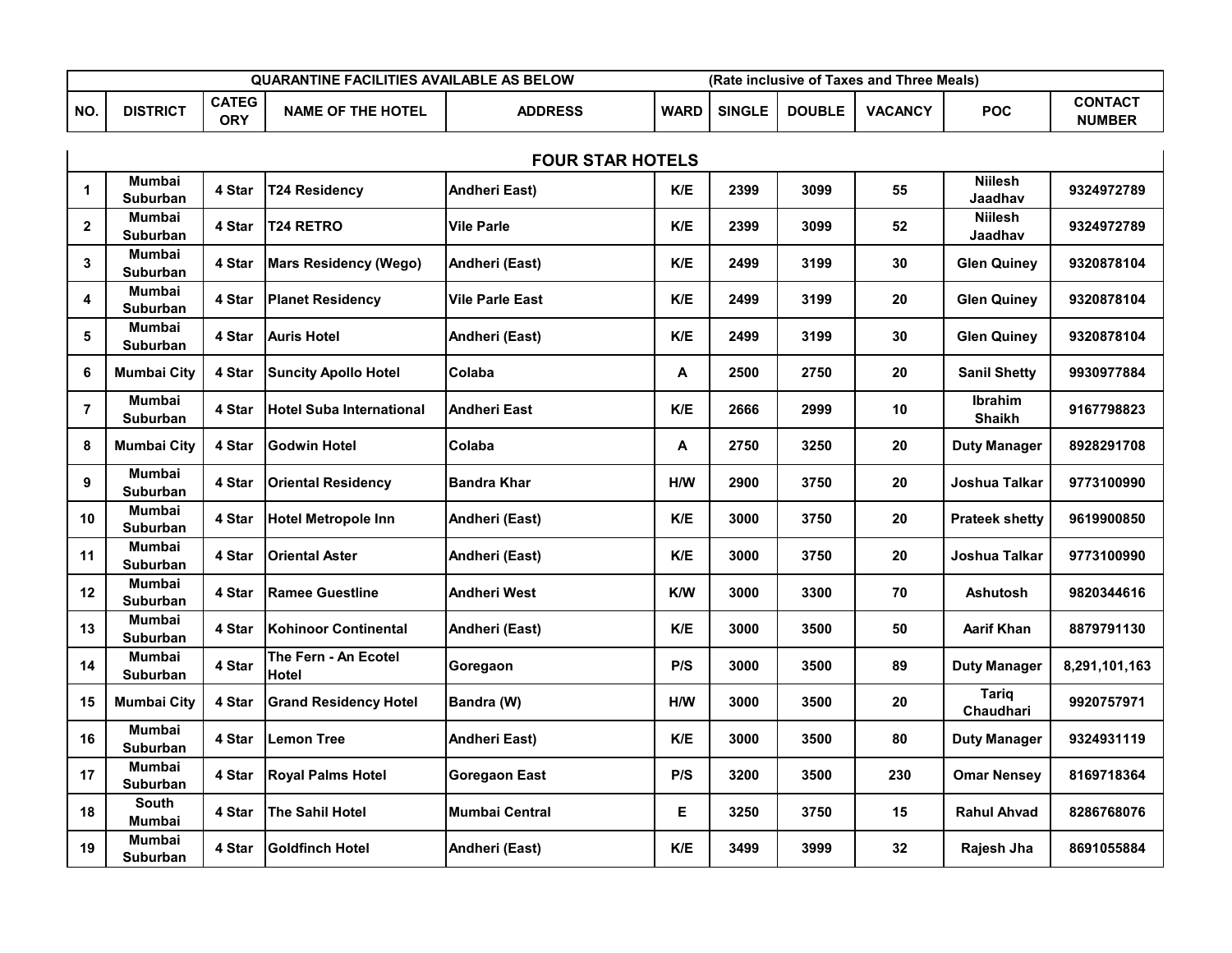|     |                           |                            | <b>QUARANTINE FACILITIES AVAILABLE AS BELOW</b> |                      |             |               |               | (Rate inclusive of Taxes and Three Meals) |                            |                                 |
|-----|---------------------------|----------------------------|-------------------------------------------------|----------------------|-------------|---------------|---------------|-------------------------------------------|----------------------------|---------------------------------|
| NO. | <b>DISTRICT</b>           | <b>CATEG</b><br><b>ORY</b> | <b>NAME OF THE HOTEL</b>                        | <b>ADDRESS</b>       | <b>WARD</b> | <b>SINGLE</b> | <b>DOUBLE</b> | <b>VACANCY</b>                            | <b>POC</b>                 | <b>CONTACT</b><br><b>NUMBER</b> |
| 20  | Mumbai<br><b>Suburban</b> | 4 Star                     | <b>Courtyard By Marriott</b>                    | Andheri (East)       | K/E         | 3500          | 4000          | 100                                       | <b>Duty Manager</b>        | 8879088860                      |
| 21  | Mumbai<br>Suburban        | 4 Star                     | lPenisula Grand                                 | <b>Andheri East)</b> |             | 3500          | 4000          | 20                                        | <b>Rohit Shetty</b>        | 9699788494                      |
| 22  | Mumbai<br><b>Suburban</b> | 4 Star                     | Tunga Regale                                    | Andheri (East)       | K/E         | 3500          | 4500          | 45                                        | Manjeet<br><b>Badwal</b>   | 9930251442                      |
| 23  | <b>Mumbai City</b>        | 4 Star                     | <b>IKrishna Palace Hotel</b>                    | Nana Chowk           | D           | 3500          | 4000          | 25                                        | Vijay<br><b>Srivastava</b> | 9702005100                      |
| 24  | Mumbai<br><b>Suburban</b> | 4 Star                     | <b>Raddison Mum Goregaon</b>                    | Goregaon West        | P/S         | 3599          | 3999          | 50                                        | <b>Santosh</b>             | 9594971627                      |
| 25  | <b>Mumbai City</b>        |                            | <b>Boutique Abode Bombay</b>                    | <b>IColaba</b>       | А           | 3750          | 4250          | 20                                        | <b>Nobert</b>              | 9820843540                      |
| 26  | Mumbai<br><b>Suburban</b> | 4 Star                     | Novotel                                         | Juhu Beach           | <b>K/W</b>  | 3750          | 4250          | 60                                        | <b>Duty Manager</b>        | 9167998918                      |
| 27  | Mumbai<br>Suburban        | 4 Star                     | Holiday Inn Mumbai                              | Andheri (East)       |             | 4000          | 4500          | 245                                       | <b>Duty Manager</b>        | 9004617753                      |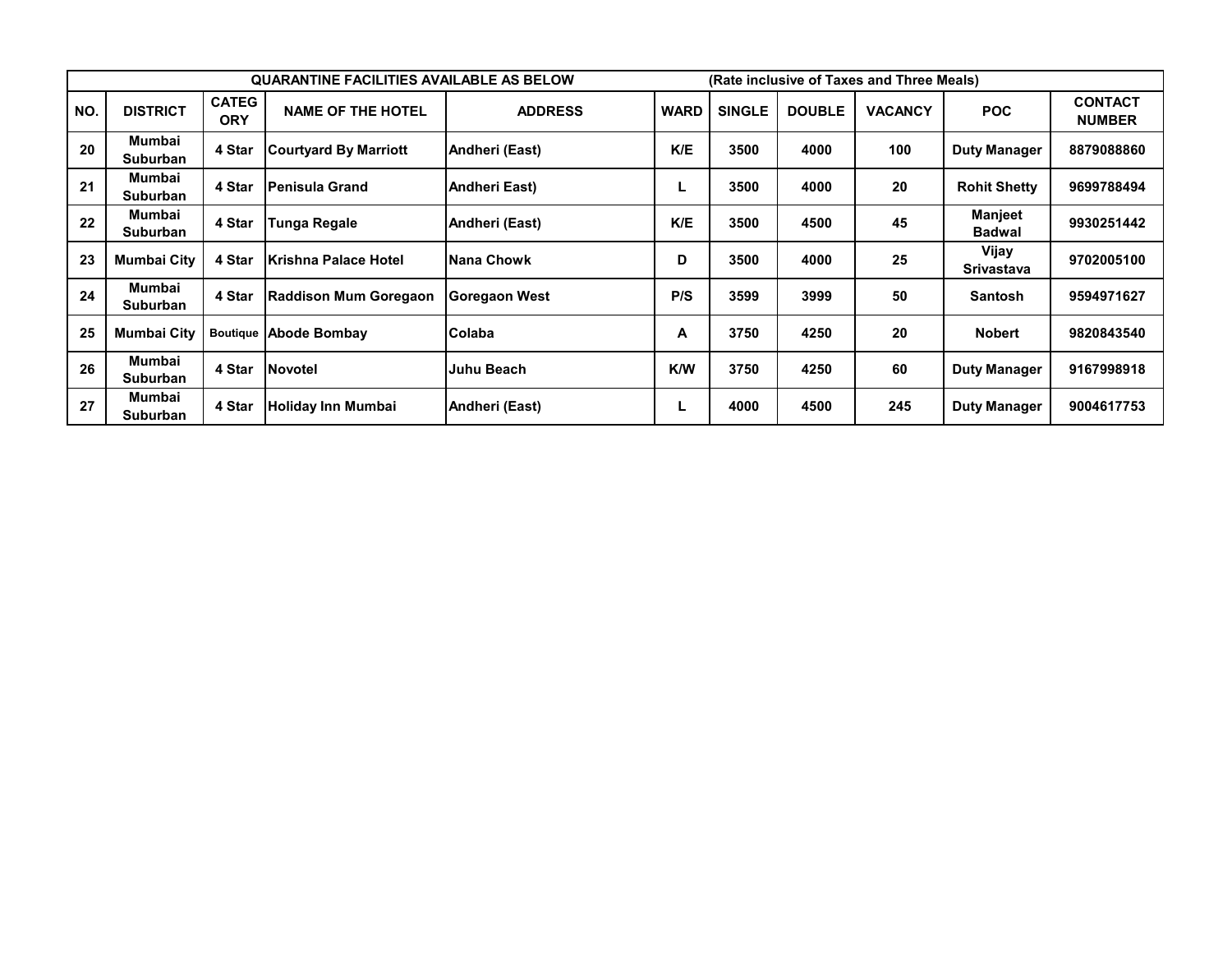|           |                 |                     | <b>QUARANTINE FACILITIES AVAILABLE AS BELOW</b> |                | (Rate inclusive of Taxes and Three Meals) |               |               |                |     |                                 |
|-----------|-----------------|---------------------|-------------------------------------------------|----------------|-------------------------------------------|---------------|---------------|----------------|-----|---------------------------------|
| <b>NO</b> | <b>DISTRICT</b> | <b>CATEG</b><br>ORY | <b>NAME OF THE HOTEL</b>                        | <b>ADDRESS</b> | <b>WARD</b>                               | <b>SINGLE</b> | <b>DOUBLE</b> | <b>VACANCY</b> | POC | <b>CONTACT</b><br><b>NUMBER</b> |

|                | <b>THREE STAR HOTELS</b><br>Jogeshwari Rly. Stn.<br><b>Mumbai</b> |        |                                 |                                              |            |      |      |     |                                 |            |  |  |
|----------------|-------------------------------------------------------------------|--------|---------------------------------|----------------------------------------------|------------|------|------|-----|---------------------------------|------------|--|--|
| $\mathbf 1$    | <b>Suburban</b>                                                   | 3 Star | <b>Hotel Laaiba Residency</b>   | Jogeshwari West                              | <b>K/W</b> | 1800 | 2100 | 17  | Aboobakar                       | 9820679361 |  |  |
| $\mathbf{2}$   | <b>Mumbai</b><br><b>Surburban</b>                                 | 3 Star | <b>Aureole Hotel</b>            | <b>Andheri East</b>                          | K/E        | 2000 | 3000 | 15  | Rohit                           | 7400120008 |  |  |
| 3              | <b>Mumbai</b><br><b>Suburban</b>                                  | 3 Star | <b>Kohinoor Elite</b>           | Kohinoor City, Kurla West                    | L          | 2200 | 2900 | 100 | Anuroop                         | 8291690377 |  |  |
| 4              | <b>Mumbai</b><br><b>Surburban</b>                                 | 3 Star | <b>Suncity Residency Hotel</b>  | Andheri East                                 | K/E        | 2250 | 2500 | 20  | <b>Sanil Shetty</b>             | 9930977884 |  |  |
| 5              | Mumbai<br><b>Surburban</b>                                        | 3 Star | <b>Suncity Premiere Hotel</b>   | Andheri East                                 | K/E        | 2250 | 2500 | 20  | Sachin S                        | 8879170150 |  |  |
| 6              | Mumbai<br><b>Suburban</b>                                         | 3 Star | Mumbai House Lux Aptm.          | <b>Santacruz East</b>                        | H/E        | 2250 | 2500 | 35  | <b>Ashish Patil</b>             | 9867575272 |  |  |
| $\overline{7}$ | <b>Mumbai City</b>                                                | 3 Star | <b>Hotel Suba Palace</b>        | Colaba<br><b>Gateway of India</b>            | A          | 2399 | 2999 | 10  | <b>Ibrahim</b><br><b>Shaikh</b> | 9167798823 |  |  |
| 8              | <b>Mumbai</b><br><b>Surburban</b>                                 | 3 Star | <b>Metropolis</b>               | <b>Andheri East</b>                          | K/E        | 2499 | 2999 | 15  | Abbas Husain                    | 9833661164 |  |  |
| 9              | Mumbai<br><b>Suburban</b>                                         | 3 Star | <b>Hotel Bindra"s Residency</b> | <b>MIDC, Andheri E</b>                       | K/E        | 2499 | 2999 | 27  | Pandurang                       | 9324961766 |  |  |
| 10             | Mumbai<br><b>Surburban</b>                                        | 3 Star | <b>Kings Hotel</b>              | Juhu                                         | <b>K/W</b> | 2500 | 3000 | 9   | Sarabjeet                       | 9820044444 |  |  |
| 11             | Mumbai<br><b>Surburban</b>                                        | 3 Star | <b>Sukh Hotel</b>               | Juhu                                         | <b>K/W</b> | 2500 | 3000 | 43  | Khanna                          | 9819252055 |  |  |
| 12             | <b>Mumbai</b><br><b>Surburban</b>                                 | 3 Star | Le Grande                       | Andheri (East)                               | K/E        | 2500 | 3000 | 48  | <b>Naimbhai</b>                 | 9820079778 |  |  |
| 13             | Mumbai<br>Surburban                                               | 3 Star | Leafio Marigold                 | <b>Marol Andheri East</b>                    | K/E        | 2500 | 3000 | 18  | <b>Nimish Chogle</b>            | 9869728996 |  |  |
| 14             | Mumbai<br><b>Surburban</b>                                        | 3 Star | <b>Hotel Rama Krishna</b>       | <b>Vele Parle East</b>                       | K/E        | 2500 | 3000 | 60  | <b>Mithun</b>                   | 9533989579 |  |  |
| 15             | Mumbai<br>Surburban                                               | 3 Star | <b>Grace Galaxy</b>             | <b>Bandra West</b>                           | H/M        | 2500 | 3000 | 25  | <b>Zainudhin</b>                | 9819367700 |  |  |
| 16             | <b>Mumbai City</b>                                                | 3 Star | <b>Sea Palace Hotel</b>         | Opp. Radio Club, Gateway of<br>India, Colaba | Α          | 2500 | 3000 | 40  | <b>Ajit Singh</b>               | 7738019262 |  |  |
| 17             | <b>Mumbai</b><br><b>Surburban</b>                                 | 3 Star | <b>Hotel Mumbai House</b>       | <b>Andheri East</b>                          | K/E        | 2500 | 3000 | 35  | Ashish Patil                    | 9867575272 |  |  |
| 18             | Mumbai<br><b>Surburban</b>                                        | 3 Star | <b>Keys Nestor Hotel</b>        | Andheri (East)                               | K/E        | 2500 | 3000 | 45  | <b>Bashir Shaikh</b>            | 8689891234 |  |  |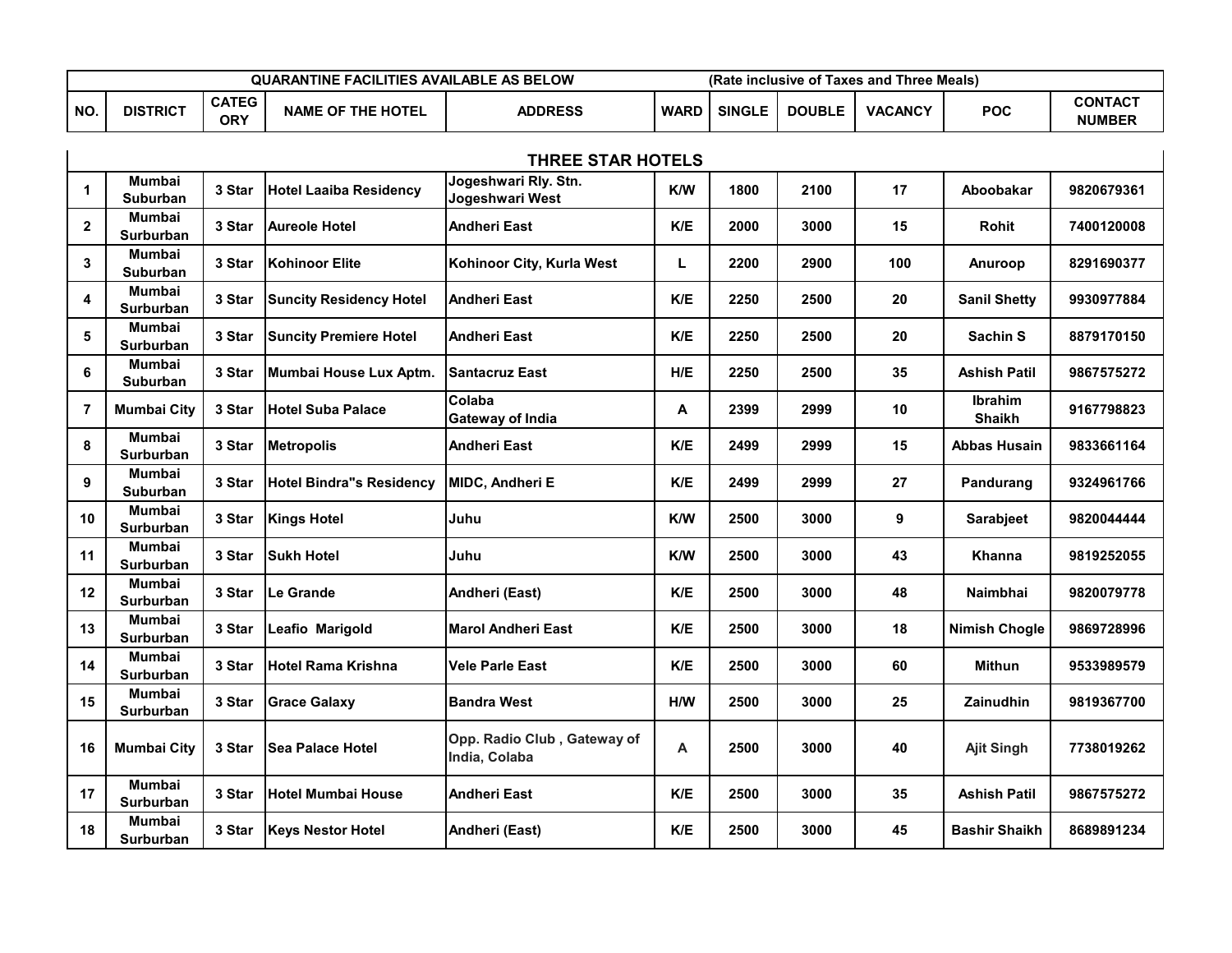|     |                                  |                            | <b>QUARANTINE FACILITIES AVAILABLE AS BELOW</b> |                                                |             |               |               | (Rate inclusive of Taxes and Three Meals) |                                  |                                 |
|-----|----------------------------------|----------------------------|-------------------------------------------------|------------------------------------------------|-------------|---------------|---------------|-------------------------------------------|----------------------------------|---------------------------------|
| NO. | <b>DISTRICT</b>                  | <b>CATEG</b><br><b>ORY</b> | <b>NAME OF THE HOTEL</b>                        | <b>ADDRESS</b>                                 | <b>WARD</b> | <b>SINGLE</b> | <b>DOUBLE</b> | <b>VACANCY</b>                            | <b>POC</b>                       | <b>CONTACT</b><br><b>NUMBER</b> |
| 19  | <b>Mumbai</b><br><b>Suburban</b> | 3 Star                     | <b>Hotel Meena</b><br>International             | Near Railway Stn.<br>Jogeshwari W              | <b>K/W</b>  | 2500          | 3000          | 40                                        | Siraj                            | 9820589976                      |
| 20  | <b>Mumbai</b><br>Surburban       | 3 Star                     | <b>Hotel Highway Residency</b>                  | Chakala, Andheri (E)                           | K/E         | 2500          | 3300          | 18                                        | Deepak Jain                      | 9892194000                      |
| 21  | <b>Mumbai</b><br>Surburban       | 3 Star                     | Suba Galaxy                                     | Andheri (East)                                 | K/E         | 2500          | 2999          | 23                                        | <b>Ibhrahim</b><br><b>Shaikh</b> | 9167798823                      |
| 22  | Mumbai<br>Surburban              | 3 Star                     | <b>Hotel Archana Residency</b>                  | <b>Mulund West</b>                             | T.          | 2599          | 2999          | 28                                        | Gauranga<br><b>Mozumdar</b>      | 9821443311                      |
| 23  | Mumbai<br>Surburban              | 3 Star                     | <b>Parle International</b>                      | Vile parle east                                | K/E         | 2700          | 3200          | 40                                        | Ambuj                            | 8356836050                      |
| 24  | Mumbai<br>Surburban              | 3 Star                     | <b>Hotel Ajanta</b>                             | Juhu, Andheri West                             | K/W         | 2700          | 3200          | $\overline{7}$                            | Wilson<br><b>Kocheire</b>        | 9821387994                      |
| 25  | <b>Mumbai</b><br>Surburban       | 3 Star                     | <b>Bawa International</b>                       | Vile Parle (East)                              | K/E         | 2750          | 3250          | 47                                        | Aniket<br>Nadkarni               | 9930145115                      |
| 26  | Mumbai<br><b>Surburban</b>       | 3 Star                     | <b>Ginger Hotel Mahakali</b>                    | Mahakali Caves                                 | K/E         | 2800          | 2800          | 10                                        | Ankush                           | 8800697876                      |
| 27  | Mumbai<br>Surburban              | 3 Star                     | The Legend Hotel                                | <b>Santacruz</b>                               | H/E         | 2800          | 3500          | 25                                        | Laxman Pillai                    | 9821025109                      |
| 28  | Mumbai<br><b>Surburban</b>       | 3 Star                     | <b>Hotel Airport</b><br><b>International</b>    | <b>Domestic Airport</b>                        | K/E         | 2800          | 3300          | 40                                        | N M Lalwani                      | 9820921002                      |
| 29  | Mumbai<br>Surburban              | 3 Star                     | <b>Hotel Tunga International</b>                | Andheri (E) MIDC                               | K/E         | 2950          | 3750          | 15                                        | Rikki                            | 9833220216                      |
| 30  | Mumbai<br><b>Surburban</b>       | 3 Star                     | <b>The Mirador Hotel</b>                        | Chakala, Andheri (E)                           | K/E         | 2950          | 3450          | 70                                        | <b>Milbern</b><br>Sequeria       | 9594957777                      |
| 31  | Mumbai<br><b>Surburban</b>       | 3 Star                     | <b>Executive Enclave Hotel</b>                  | <b>Bandra West</b>                             | H/W         | 2990          | 3490          | 40                                        | <b>Monish Rohra</b>              | 9820145435                      |
| 32  | Mumbai<br><b>Suburban</b>        | 3 Star                     | Sai Palace Hotel                                | Andheri (East)                                 | K/E         | 3000          | 3500          | 30                                        | Yuvraj                           | 9619884652                      |
| 33  | Mumbai<br>Surburban              | 3 Star                     | <b>Peninsula Red Pine Hotel</b>                 | Andheri east                                   | K/E         | 3000          | 3750          | 10                                        | <b>Clement</b>                   | 9730393877                      |
| 34  | Mumbai<br><b>Surburban</b>       | 3 Star                     | <b>Hotel Silver Inn</b>                         | Opp. Marol Fire Stn.<br><b>Andheri East</b>    | K/E         | 3000          | 3500          | 50                                        | Chetan<br><b>Deveshwar</b>       | 9819380683                      |
| 35  | Mumbai<br>Suburban               | 3 Star                     | <b>Hotel Metro Palace</b>                       | <b>Hill Road, Bandra West</b>                  | H/W         | 3000          | 3500          | 15                                        | Nazim<br>Choudhary               | 9594448580                      |
| 36  | Mumbai<br>Suburban               | 3 Star                     | The On Time Hotel                               | Marol Pipeline, Andheri Kurla<br>Rd. Andheri E | K/E         | 3000          | 4500          | 40                                        | Deepankar                        | 9833405158                      |
| 37  | <b>Mumbai City</b>               | 3 Star                     | <b>Hotel Landmark Fort</b>                      | G.P.O. Fort                                    | Α           | 3300          | 4000          | 30                                        | <b>Bharat</b><br>Mulchandani     | 9820800004                      |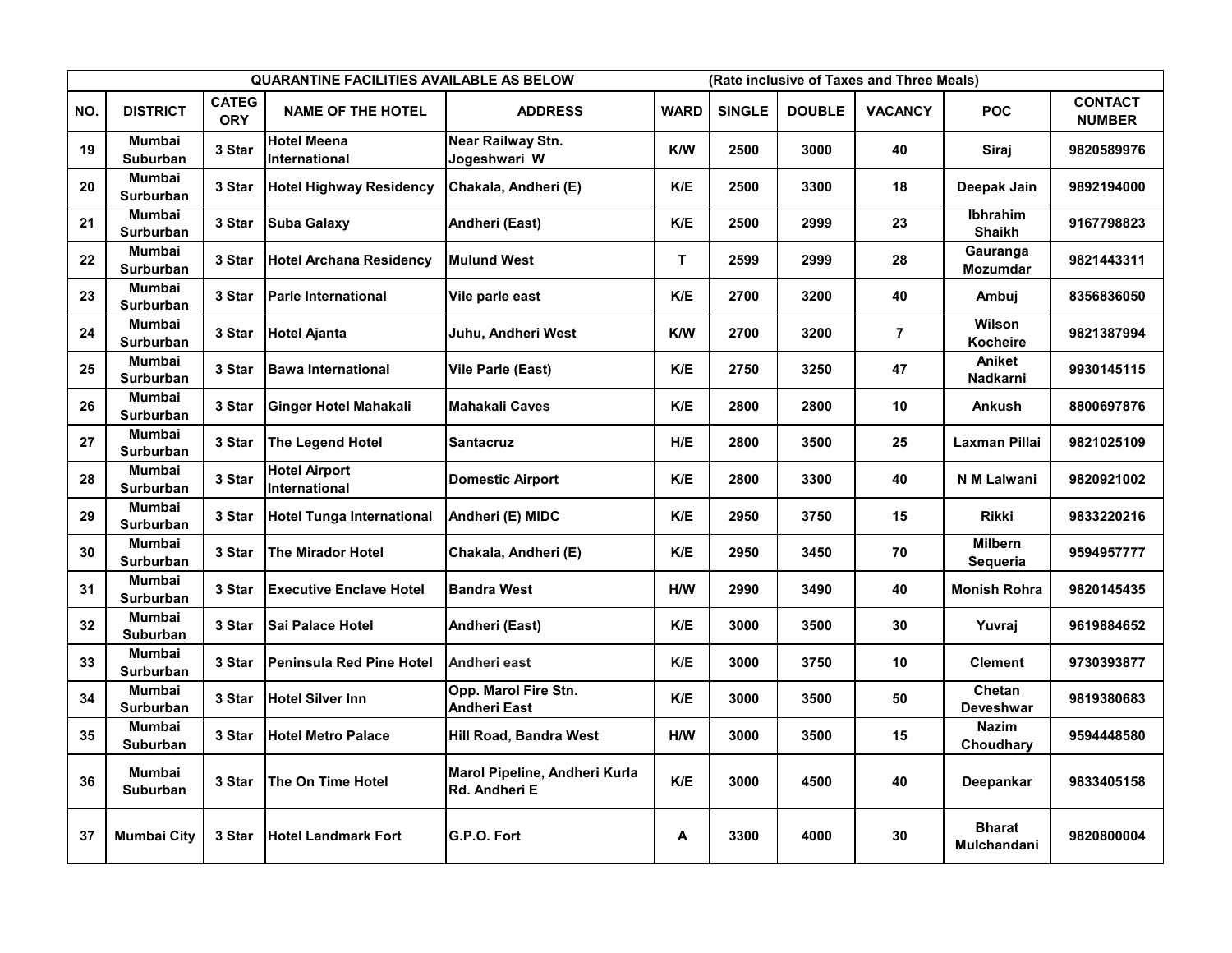|           |                            |                            | <b>QUARANTINE FACILITIES AVAILABLE AS BELOW</b> |                   |             |               |               | (Rate inclusive of Taxes and Three Meals) |                       |                                 |
|-----------|----------------------------|----------------------------|-------------------------------------------------|-------------------|-------------|---------------|---------------|-------------------------------------------|-----------------------|---------------------------------|
| <b>NO</b> | <b>DISTRICT</b>            | <b>CATEG</b><br><b>ORY</b> | <b>NAME OF THE HOTEL</b>                        | <b>ADDRESS</b>    | <b>WARD</b> | <b>SINGLE</b> | <b>DOUBLE</b> | <b>VACANCY</b>                            | <b>POC</b>            | <b>CONTACT</b><br><b>NUMBER</b> |
| 38        | Mumbai<br><b>Surburban</b> | 3 Star                     | <b>Hotel Regal Enclave</b>                      | 4th Rd. Khar West | H/W         | 3499          | 3999          | 34                                        | <b>Samson Koshy</b>   | 9821585583                      |
| 39        | Mumbai<br>Surburban        | 3 Star                     | The Empresa Hotel                               | Andheri (West)    | <b>K/W</b>  | 3500          | 4500          | 25                                        | Joshau                | 9137528776                      |
| 40        | Mumbai<br><b>Surburban</b> | 3 Star                     | <b>Tunga Paradise</b>                           | Andheri (East)    | K/E         | 3500          | 4500          | 45                                        | <b>Prashant Joshi</b> | 9769683549                      |
| 41        | Mumbai<br>Surburban        | 3 Star                     | <b>The Fern Residency</b>                       | Chembur (East)    | <b>M/W</b>  | 3500          | 4500          | 30                                        | <b>Sachin</b>         | 8879651118                      |
| 42        | Mumbai<br>Surburban        | 3 Star                     | <b>Hotel Samrat</b>                             | <b>Khar west</b>  | H/W         | 3500          | 4000          | 27                                        | Payal                 | 9833577557                      |
| 43        | Mumbai<br>Surburban        | 3 Star                     | <b>Hotel Singh's</b><br><b>International</b>    | <b>Khar west</b>  | H/W         | 3500          | 4000          | 27                                        | Payal                 | 9833577557                      |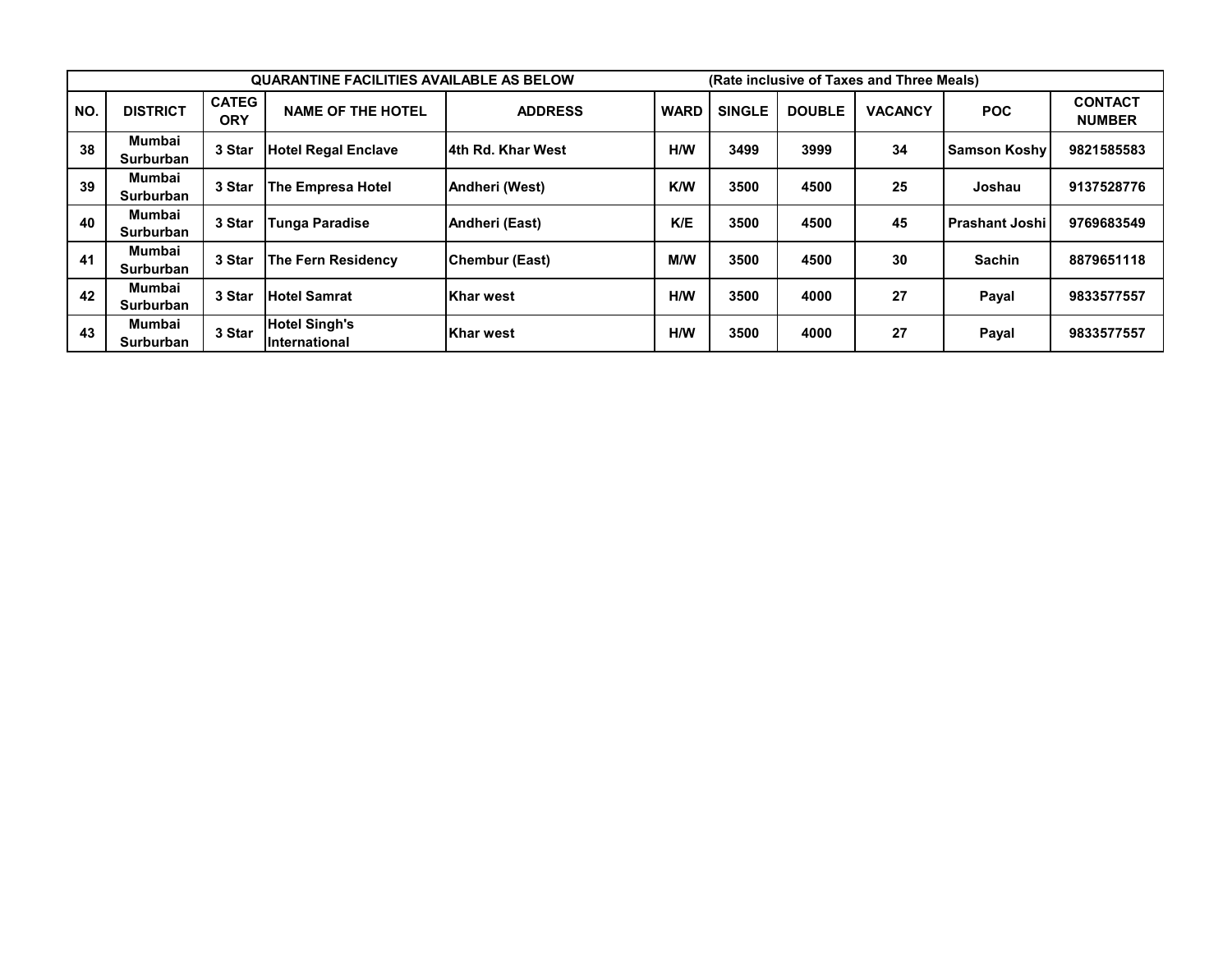|           | <b>QUARANTINE FACILITIES AVAILABLE AS BELOW</b> |                     |                   |                |      | (Rate inclusive of Taxes and Three Meals) |               |                |            |                                 |
|-----------|-------------------------------------------------|---------------------|-------------------|----------------|------|-------------------------------------------|---------------|----------------|------------|---------------------------------|
| <b>NO</b> | <b>DISTRICT</b>                                 | <b>CATEG</b><br>ORY | NAME OF THE HOTEL | <b>ADDRESS</b> | WARD | <b>SINGLE</b>                             | <b>DOUBLE</b> | <b>VACANCY</b> | <b>POC</b> | <b>CONTACT</b><br><b>NUMBER</b> |

## **TWO STAR HOTELS**

| $\mathbf 1$    | <b>Mumbai City</b>                | 2 Star | <b>Hotel Sun City</b>                             | Prarthana Samaj, Girgaon                            | D   | 1200 | 1500 | 16 | <b>Shafeeque</b>         | 8291085191 |
|----------------|-----------------------------------|--------|---------------------------------------------------|-----------------------------------------------------|-----|------|------|----|--------------------------|------------|
| $\mathbf{2}$   | Mumbai<br><b>Suburban</b>         | 2 Star | <b>Oyster Suite</b>                               | Nr. Bajaj Showroom, S.V. Rd.<br><b>Andheri West</b> | P/S | 1450 | 2200 | 22 | <b>Dwarka</b>            | 8123456776 |
| 3              | <b>Mumbai</b><br>Suburban         | 2 Star | <b>Hotel Subhash</b>                              | Chakala, Andheri (East)                             | K/E | 1475 | 1900 | 20 | Chouhan                  | 8369060107 |
| 4              | Mumbai<br><b>Suburban</b>         | 2 Star | <b>Hotel Pacific</b>                              | Hargovindji Rd. Ekta Nagar<br>Chakala, Andheri E.   | K/E | 1500 | 1800 | 20 | <b>Harpreet</b>          | 9326716529 |
| 5              | <b>Mumbai City</b>                | 2 Star | <b>Hotel Amber Palace</b>                         | <b>Sandhurst Road</b>                               | Е.  | 1700 | 2150 | 38 | Abdullah<br>Kareem       | 9773275276 |
| 6              | <b>Mumbai</b><br><b>Surburban</b> | 2 star | <b>Pacific Residency</b>                          | <b>Andheri East</b>                                 | K/E | 1700 | 2200 | 28 | Shambhu                  | 9870515249 |
| $\overline{7}$ | Mumbai<br>Suburban                | 2 Star | <b>Hotel Greenforest</b>                          | Andheri (West)                                      | K/W | 1800 | 2400 | 25 | <b>Harpreet</b><br>Singh | 9326716529 |
| 8              | Mumbai<br><b>Suburban</b>         | 2 Star | <b>Hotel Milan International</b>                  | 1st Rd., Nr. Milan Subway<br><b>Santacruz West.</b> | H/W | 1800 | 2500 | 50 | Sujit                    | 7506306111 |
| 9              | <b>Mumbai</b><br><b>Surburban</b> | 2 star | <b>Imperial Palace</b>                            | <b>Andheri East</b>                                 | K/E | 1949 | 2449 | 30 | <b>Bajaj</b>             | 9224160120 |
| 10             | <b>Mumbai</b><br><b>Surburban</b> | 2 Star | <b>Hotel Mumbai Internati</b>                     | <b>Andheri East</b>                                 | K/E | 1950 | 2450 | 15 | Kunju                    | 9820640379 |
| 11             | <b>Mumbai</b><br>Surburban        | 2 Star | <b>Mumbai Metro</b><br><b>The Executive Hotel</b> | <b>Andheri East</b>                                 | L   | 2000 | 2250 | 20 | <b>Varsha Shetty</b>     | 9987116933 |
| 12             | <b>Mumbai</b><br>Surburban        | 2 Star | <b>Hotel Gulf</b>                                 | Colaba                                              | A   | 2200 | 2600 | 18 | <b>Sagar Panda</b>       | 8108469112 |
| 13             | <b>Mumbai</b><br>Surburban        | 2 Star | <b>Hotel Broadway</b>                             | Colaba                                              | А   | 2200 | 2600 | 50 | Sagar panda              | 8108469112 |
| 14             | <b>Mumbai</b><br>Surburban        | 2 Star | <b>Imperial Residency</b>                         | <b>Andheri</b>                                      | K/E | 2500 | 3000 | 21 | <b>Monisha Kaur</b>      | 9082488526 |
| 15             | <b>Mumbai</b><br>Surburban        | 2 star | <b>Hotel Sahar Internatinal</b>                   | <b>Andheri East</b>                                 | K/E | 2500 | 3000 | 13 | Anil                     | 9022801978 |
| 16             | Mumbai<br>Surburban               | 2 Star | <b>Hotel Sunshine</b>                             | <b>Andheri East</b>                                 | K/E | 2500 | 3000 | 39 | <b>C</b> M Paul          | 9082872756 |
| 17             | Mumbai<br><b>Surburban</b>        | 2 Star | <b>Rajhans Hotel</b>                              | <b>Chembur (East)</b>                               | M/W | 2500 | 3200 | 30 | <b>Naveen</b>            | 2267856600 |
| 18             | Mumbai<br>Surburban               | 2 star | <b>Hotel Bawa suites</b>                          | <b>Khar west</b>                                    | H/W | 2750 | 3250 | 6  | Reine                    | 9820641676 |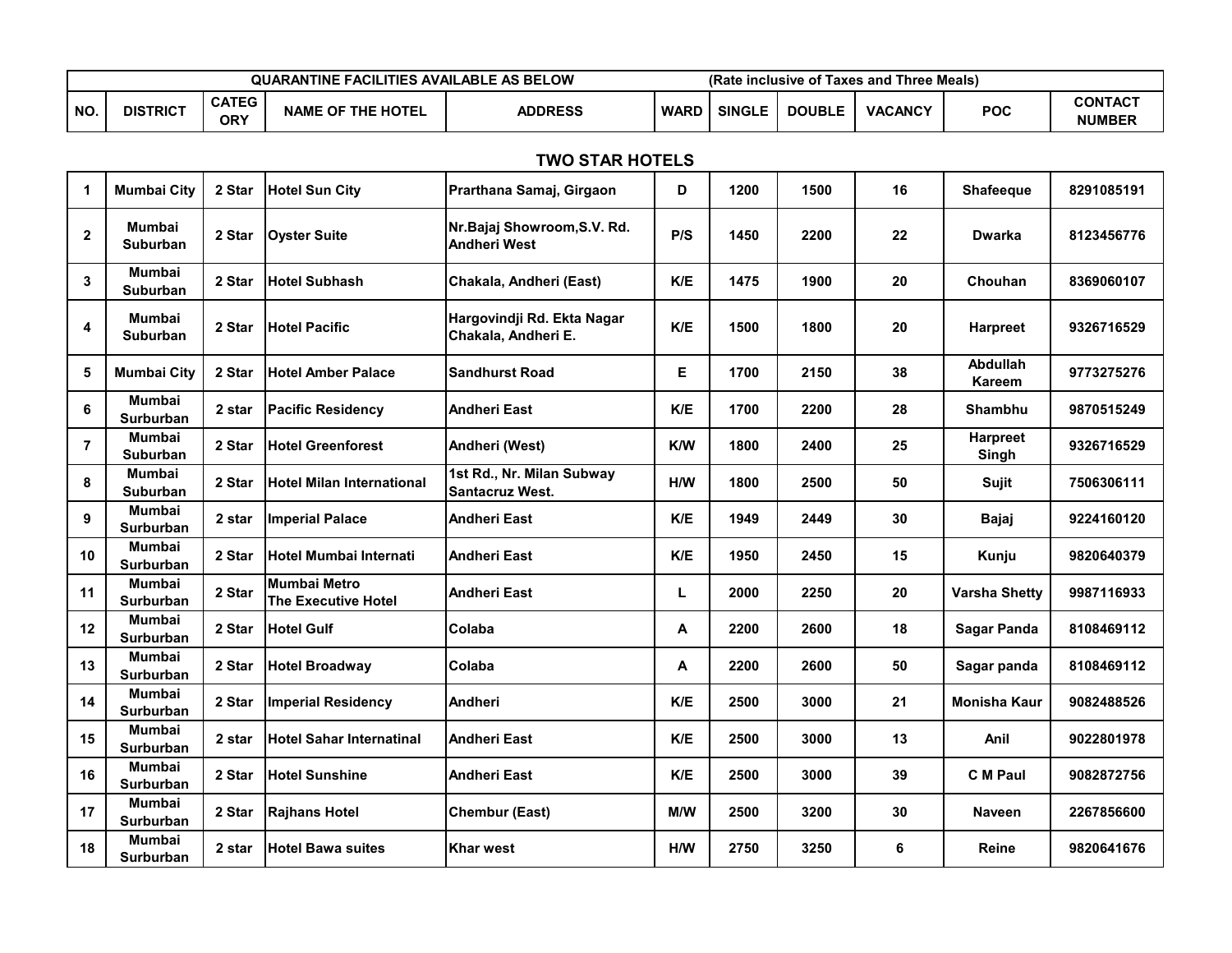|           | <b>QUARANTINE FACILITIES AVAILABLE AS BELOW</b><br>(Rate inclusive of Taxes and Three Meals) |                            |                          |                |             |               |               |                |            |                                 |
|-----------|----------------------------------------------------------------------------------------------|----------------------------|--------------------------|----------------|-------------|---------------|---------------|----------------|------------|---------------------------------|
| <b>NO</b> | <b>DISTRICT</b>                                                                              | <b>CATEG</b><br><b>ORY</b> | <b>NAME OF THE HOTEL</b> | <b>ADDRESS</b> | <b>WARD</b> | <b>SINGLE</b> | <b>DOUBLE</b> | <b>VACANCY</b> | <b>POC</b> | <b>CONTACT</b><br><b>NUMBER</b> |

| <b>BUDGET HOTELS</b> |                                  |                                |                                                                                            |            |      |      |         |                           |            |
|----------------------|----------------------------------|--------------------------------|--------------------------------------------------------------------------------------------|------------|------|------|---------|---------------------------|------------|
| 1                    | <b>Mumbai</b><br>Suburban        | <b>Hotel Nirmal Inn</b>        | Cigaratte Factory, Chakala,<br><b>Andheri East</b>                                         | K/E        | 1250 | 1750 | 14      | Sunny                     | 9004202073 |
| $\mathbf{2}$         | Mumbai<br>Suburban               | <b>Hotel Popular Residency</b> | Parsiwada, Andheri East                                                                    | K/E        | 1350 | 1600 | 19      | Hidayat                   | 9004494131 |
| 3                    | Mumbai<br><b>Suburban</b>        | <b>Hotel Golden Palace</b>     | SV Road Andheri (W)                                                                        | <b>K/W</b> | 1400 | 1800 | 14      | <b>Nawaz</b>              | 8850896108 |
| 4                    | <b>Mumbai City</b>               | <b>Hotel Indore</b>            | <b>Sandhurst Road</b>                                                                      | Е          | 1499 | 1950 | 17      | Abdullah<br><b>Kareem</b> | 9773275276 |
| 5                    | <b>Mumbai</b><br><b>Suburban</b> | <b>Veera Residency</b>         | <b>Andheri East</b>                                                                        | K/E        | 1500 | 2000 | 18      | <b>Sahil</b>              | 9768748079 |
| 6                    | <b>Mumbai City</b>               | <b>Hotel Mariyam Palace</b>    | Mohammed Ali. Rd M-03                                                                      | в          | 1500 | 2000 | 10      | Sabeel                    | 8104593998 |
| $\overline{7}$       | Mumbai<br>Suburban               | <b>Hotel Golden Park</b>       | Jogeshwari West                                                                            | K/W        | 1500 | 2000 | 27      | <b>Manjur</b>             | 8767145679 |
| 8                    | <b>Mumbai City</b>               | <b>Hotel Al Ahad</b>           | Zakariya Masjid Street,<br><b>Masjid Bunder</b>                                            | в          | 1500 | 2000 | 12      | <b>Prasad</b>             | 7715095753 |
| 9                    | Mumbai<br>Suburban               | <b>Sujit Hotel</b>             | M.H. Cottage, Sahar Cargo Rd.<br><b>Next to P&amp;T Petrol Pump</b><br><b>Andheri East</b> | K/E        | 1500 | 2000 | 10      | <b>Sujit</b>              | 7506306111 |
| 10                   | Mumbai<br>City                   | <b>Home Town</b>               | Nr. Station, Sion East                                                                     | F/N        | 1500 | 2000 | 35      | <b>Dwarka</b>             | 8123456776 |
| 11                   | <b>Mumbai City</b>               | <b>Hotel Sai Leela Group</b>   | Andheri East                                                                               | K/E        | 1500 | 2200 | 30      | Tajuddin                  | 7304409786 |
| 12                   | <b>Mumbai City</b>               | <b>Hotel Aman</b>              | Near Zakaria Masjid,<br>Mohammad Ali Rd.                                                   | В          | 1550 | 2200 | 25      | Moin                      | 9619301818 |
| 13                   | <b>Mumbai</b><br>Suburban        | <b>Hotel Kamran Residency</b>  | Kurla (West)                                                                               | L.         | 1600 | 2200 | 40      | <b>Hameed bhai</b>        | 9869563404 |
| 14                   | <b>Mumbai City</b>               | <b>Hotel Mogul Palace</b>      | Mohammad Ali Rd.<br><b>Masjid Bunder</b>                                                   | в          | 1650 | 2250 | 36      | Junaid                    | 8879529076 |
| 15                   | <b>Mumbai City</b>               | <b>Hotel Stars</b>             | <b>Masjid Bunder West</b>                                                                  | В          | 1650 | 2350 | 30      | <b>Abdul</b>              | 9869055162 |
| 16                   | <b>Mumbai City</b>               | <b>Hotel Victoria</b>          | Near GPO Mumbai - 01                                                                       | А          | 1680 | 2240 | 26      | <b>Usha Singh</b>         | 9819305891 |
| 17                   | <b>Mumbai City</b>               | <b>Hotel Rooms Dadar</b>       | <b>Dadar West</b>                                                                          | G/N        | 1690 | 1975 | 8       | Jinal                     | 9324093403 |
| 18                   | Mumbai<br><b>Suburban</b>        | <b>Hotel Airport Annex</b>     | Marol Post Office, Andheri E.                                                              | K/E        | 1700 | 1800 | $22 \,$ | Rahisha<br><b>Madam</b>   | 9892431874 |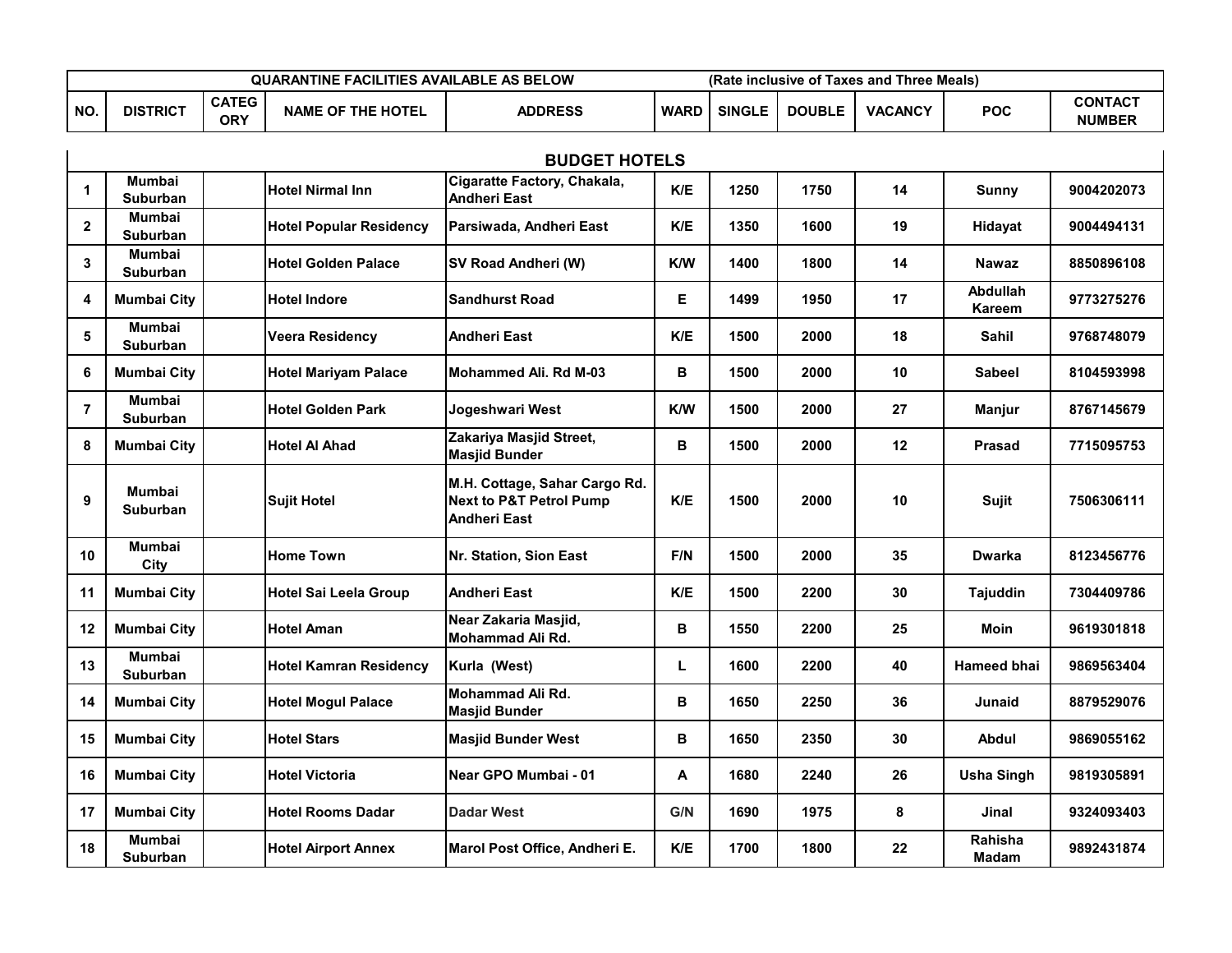|     | <b>QUARANTINE FACILITIES AVAILABLE AS BELOW</b> |                            |                              |                                                        |             |               | (Rate inclusive of Taxes and Three Meals) |                |                           |                                 |  |  |
|-----|-------------------------------------------------|----------------------------|------------------------------|--------------------------------------------------------|-------------|---------------|-------------------------------------------|----------------|---------------------------|---------------------------------|--|--|
| NO. | <b>DISTRICT</b>                                 | <b>CATEG</b><br><b>ORY</b> | <b>NAME OF THE HOTEL</b>     | <b>ADDRESS</b>                                         | <b>WARD</b> | <b>SINGLE</b> | <b>DOUBLE</b>                             | <b>VACANCY</b> | <b>POC</b>                | <b>CONTACT</b><br><b>NUMBER</b> |  |  |
| 19  | <b>Mumbai City</b>                              |                            | <b>Hotel Paris Residency</b> | <b>Dadar East</b>                                      | G/N         | 1750          | 2100                                      | 48             | <b>Dwarka</b>             | 8123456776                      |  |  |
| 20  | <b>Mumbai</b><br><b>Suburban</b>                |                            | <b>Peace Residency</b>       | J B Nagar Andheri East                                 | K/E         | 1800          | 2000                                      | $\overline{7}$ | <b>Amin Shaikh</b>        | 9833550449                      |  |  |
| 21  | <b>Mumbai</b><br>Suburban                       |                            | Sai Residencv                | J B Nagar Andheri East                                 | K/E         | 1800          | 2000                                      | 10             | Farid Khan                | 9833550449                      |  |  |
| 22  | <b>Mumbai</b><br><b>Suburban</b>                |                            | <b>FabHotel Adore Palace</b> | <b>Andheri East</b>                                    | K/E         | 1800          | 2200                                      | 25             | <b>Dwarka</b>             | 8123456776                      |  |  |
| 23  | Mumbai<br>Suburban                              |                            | <b>Hotel Galaxy Comfort</b>  | Marol Maroshi Andheri East                             | K/E         | 1800          | 2200                                      | 24             | Jainuddin                 | 9819367700                      |  |  |
| 24  | Mumbai<br><b>Suburban</b>                       |                            | <b>Hotel Ocean Residency</b> | <b>SV Road Opp. BMC Market</b><br>Andheri west         | <b>K/W</b>  | 1800          | 2200                                      | 18             | Joyce                     | 9757124026                      |  |  |
| 25  | <b>Mumbai City</b>                              |                            | <b>Emirates Hotel</b>        | Dongari, Charnull                                      | В           | 1800          | 2400                                      | 26             | Rizvi                     | 9967842699                      |  |  |
| 26  | <b>Mumbai</b><br><b>Suburban</b>                |                            | <b>Hotel Royal NS</b>        | Sahar Road, Andheri East                               | K/E         | 1800          | 2400                                      | 13             | <b>Sharif</b>             | 9867424246                      |  |  |
| 27  | <b>Mumbai</b><br><b>Suburban</b>                |                            | Le Western                   | Opp. Mittal Estate, Marol<br><b>Andheri East</b>       | K/E         | 1800          | 2400                                      | 27             | <b>Abdul Nisar</b>        | 9930358777                      |  |  |
| 28  | Mumbai<br><b>Suburban</b>                       |                            | <b>Hotel Accord</b>          | Nehru Rd., Santacruz E.                                | H/E         | 2000          | 2400                                      | 25             | <b>Sheldon</b>            | 9920774220                      |  |  |
| 29  | Mumbai<br><b>Suburban</b>                       |                            | <b>Hotel Sai Inn</b>         | Santacruz (East)                                       | H/E         | 2000          | 2500                                      | 30             | <b>Shivram</b><br>Foujdar | 9167775684                      |  |  |
| 30  | <b>Mumbai</b><br>Suburban                       |                            | Ram Krishna                  | <b>Vile Parle East</b>                                 | K/E         | 2000          | 2500                                      | 48             | Mithun                    | 9533989579                      |  |  |
| 31  | <b>Mumbai</b><br><b>Surburban</b>               |                            | <b>Hotel Red Carpet Palm</b> | Nr. Railay Stn., Khar West                             | H/W         | 2000          | 2500                                      | 35             | Jayesh                    | 9819743626                      |  |  |
| 32  | Mumbai<br>City                                  |                            | <b>Hotel Shabnam</b>         | Opp. Telephone Bhavan,<br><b>Colaba Market</b>         | A           | 2000          | 2500                                      | 22             | <b>Duty Manager</b>       | 9819952246                      |  |  |
| 33  | <b>Mumbai</b><br><b>Surburban</b>               |                            | <b>Hotel Silver Oak Inn</b>  | <b>Andheri East</b>                                    | K/E         | 2100          | 2500                                      | 11             | <b>Shailesh</b>           | 9819760213                      |  |  |
| 34  | Mumbai<br><b>Suburban</b>                       |                            | <b>Hotel West Blue</b>       | Maruti Chamber, Veera Desai<br><b>Rd. Andheri West</b> | K/W         | 2100          | 2600                                      | 28             | <b>Noor</b>               | 9987724428                      |  |  |
| 35  | <b>Mumbai City</b>                              |                            | Hotel Supreme                | <b>Cuffe Parade</b>                                    | A           | 2240          | 2800                                      | 56             | Usha Singh                | 9819305891                      |  |  |
| 36  | Mumbai<br>Suburban                              |                            | <b>Benzy Place</b>           | <b>Marol Andheri East</b>                              | K/E         | 2500          | 2800                                      | 10             | <b>Shivam Singh</b>       | 9833550449                      |  |  |
| 37  | Mumbai<br>Suburban                              |                            | <b>Koshya Suites</b>         | J B Nagar Andheri East                                 | K/E         | 2500          | 2800                                      | 8              | Anil Mishra               | 9833550449                      |  |  |